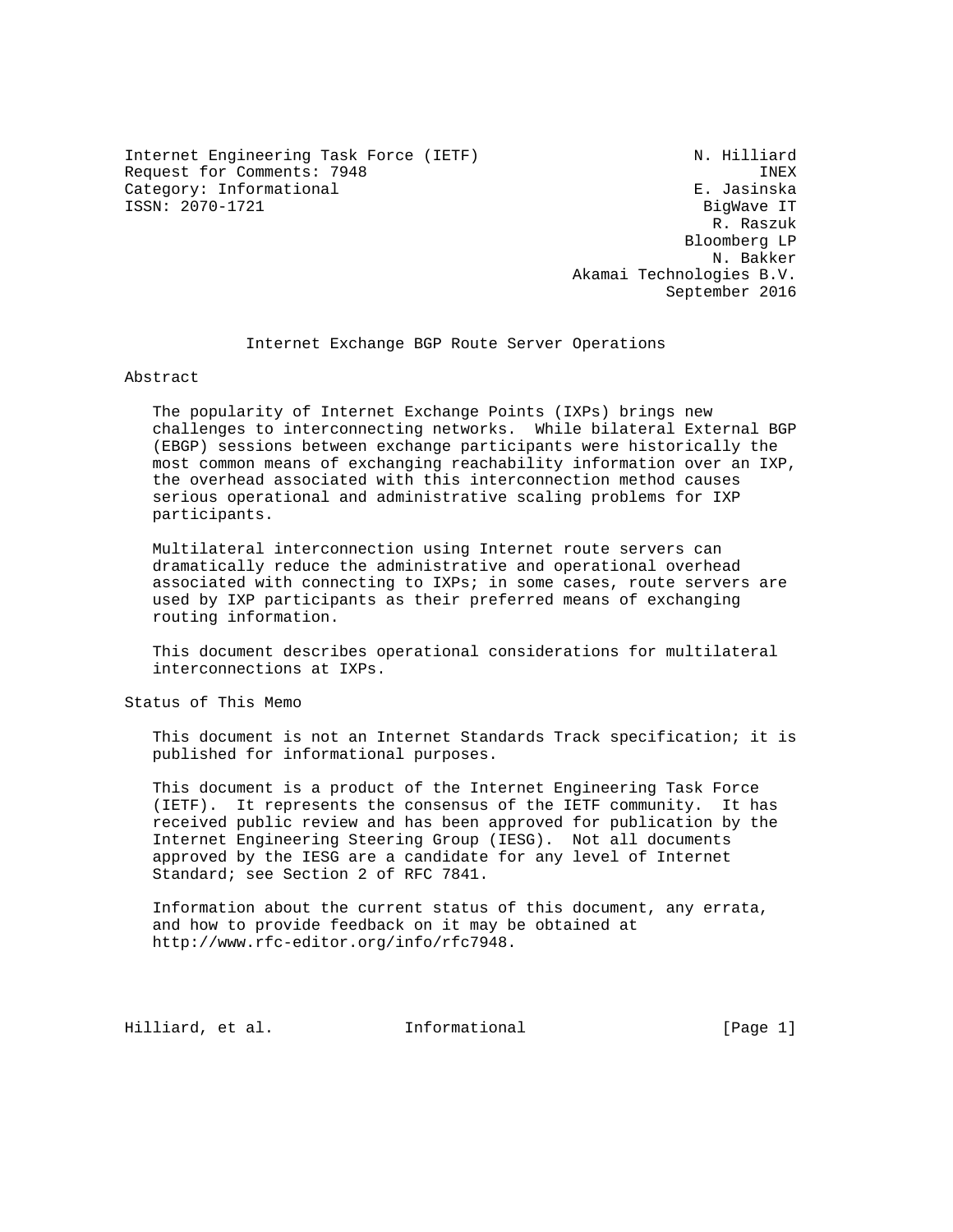# Copyright Notice

 Copyright (c) 2016 IETF Trust and the persons identified as the document authors. All rights reserved.

 This document is subject to BCP 78 and the IETF Trust's Legal Provisions Relating to IETF Documents

 (http://trustee.ietf.org/license-info) in effect on the date of publication of this document. Please review these documents carefully, as they describe your rights and restrictions with respect to this document. Code Components extracted from this document must include Simplified BSD License text as described in Section 4.e of the Trust Legal Provisions and are provided without warranty as described in the Simplified BSD License.

Table of Contents

| $\mathbf{1}$                                                 | 3              |
|--------------------------------------------------------------|----------------|
| 1.1. Notational Conventions                                  | $\mathbf{3}$   |
|                                                              | 3              |
| Multilateral Interconnection<br>$\mathcal{E}$                | $\overline{4}$ |
| 4. Operational Considerations for Route Server Installations | 6              |
|                                                              | 6              |
| 4.2. Route Server Scaling                                    | 6              |
| 4.2.1. Tackling Scaling Issues                               | 7              |
| 4.2.1.1. View Merging and Decomposition                      | 7              |
| 4.2.1.2. Destination Splitting                               | 8              |
| 4.2.1.3. NEXT_HOP Resolution                                 | 8              |
| 4.3. Prefix Leakage Mitigation                               | 8              |
| 4.4. Route Server Redundancy                                 | 9              |
| 4.5. AS_PATH Consistency Check                               | 9              |
| 4.6. Export Routing Policies                                 | 10             |
|                                                              | 10             |
| 4.6.2. Internet Routing Registries                           | 10             |
| 4.6.3. Client-Accessible Databases                           | 10             |
| 4.7. Layer 2 Reachability Problems                           | 11             |
| 4.8. BGP NEXT_HOP Hijacking                                  | 11             |
| 4.9. BGP Operations and Security                             | 13             |
|                                                              | 13             |
| რ.                                                           | 13             |
| 6.1. Normative References                                    | 13             |
|                                                              | 14             |
| 6.2. Informative References                                  |                |
|                                                              | 15             |
|                                                              | 15             |

Hilliard, et al. 1nformational 1999 [Page 2]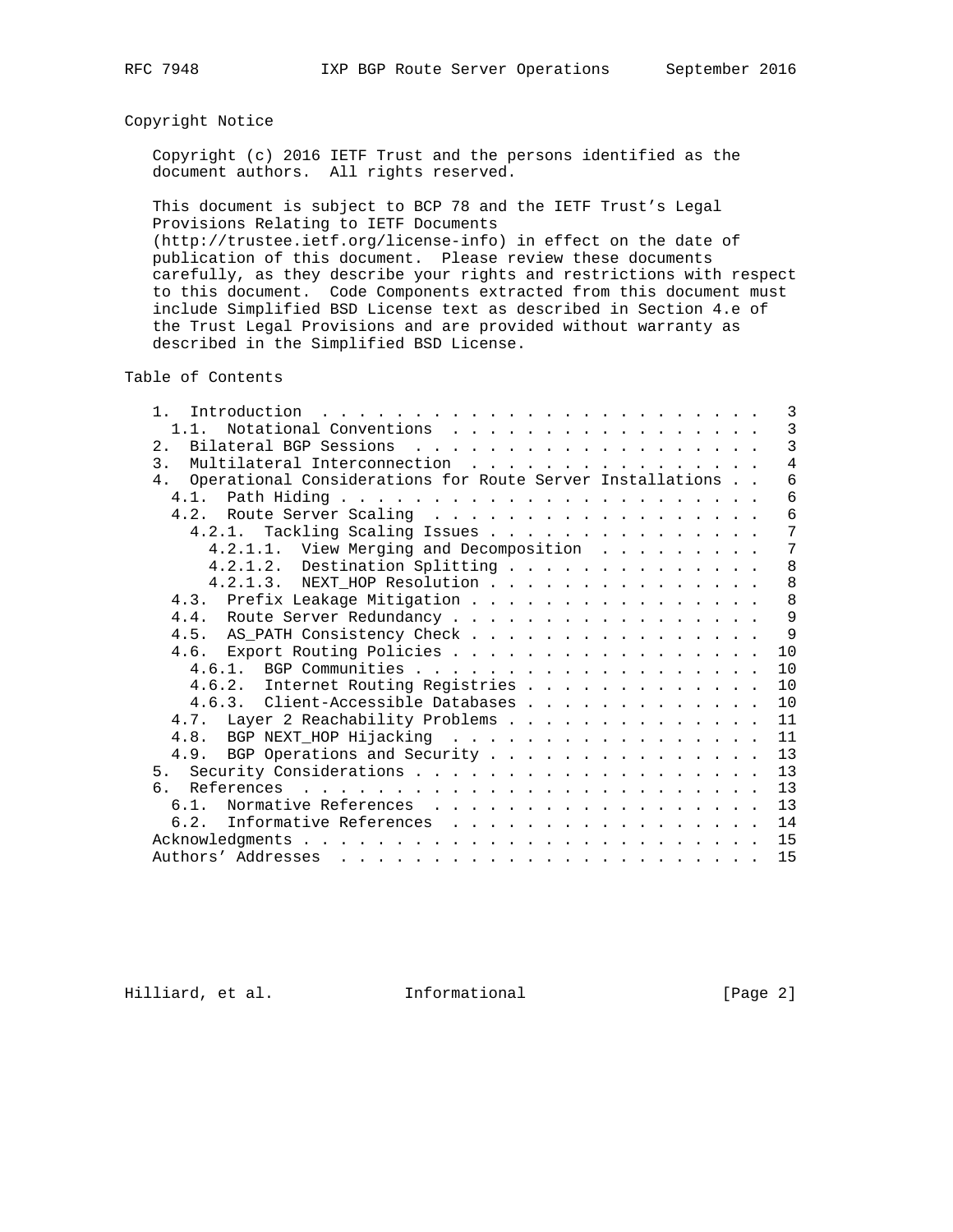## 1. Introduction

 Internet Exchange Points (IXPs) provide IP data interconnection facilities for their participants, using data link-layer protocols such as Ethernet. The Border Gateway Protocol (BGP) [RFC4271] is normally used to facilitate exchange of network reachability information over these media.

 As bilateral interconnection between IXP participants requires operational and administrative overhead, BGP route servers [RFC7947] are often deployed by IXP operators to provide a simple and convenient means of interconnecting IXP participants with each other. A route server redistributes BGP routes received from its BGP clients to other clients according to a prespecified policy, and it can be viewed as similar to an EBGP equivalent of an Internal BGP (IBGP) [RFC4456] route reflector.

 Route servers at IXPs require careful management, and it is important for route server operators to thoroughly understand both how they work and what their limitations are. In this document, we discuss several issues of operational relevance to route server operators and provide recommendations to help route server operators provision a reliable interconnection service.

# 1.1. Notational Conventions

 The keywords "MUST", "MUST NOT", "REQUIRED", "SHALL", "SHALL NOT", "SHOULD", "SHOULD NOT", "RECOMMENDED", "NOT RECOMMENDED", "MAY", and "OPTIONAL" in this document are to be interpreted as described in [RFC2119].

 The phrase "BGP route" in this document should be interpreted as the term "Route" described in [RFC4271].

2. Bilateral BGP Sessions

 Bilateral interconnection is a method of interconnecting routers using individual BGP sessions between each pair of participant routers on an IXP, in order to exchange reachability information. If an IXP participant wishes to implement an open interconnection policy -- i.e., a policy of interconnecting with as many other IXP participants as possible -- it is necessary for the participant to liaise with each of their intended interconnection partners. Interconnection can then be implemented bilaterally by configuring a BGP session on both participants' routers to exchange network reachability information. If each exchange participant interconnects with each other participant, a full mesh of BGP sessions is needed, as shown in Figure 1.

Hilliard, et al. 1nformational 1999 [Page 3]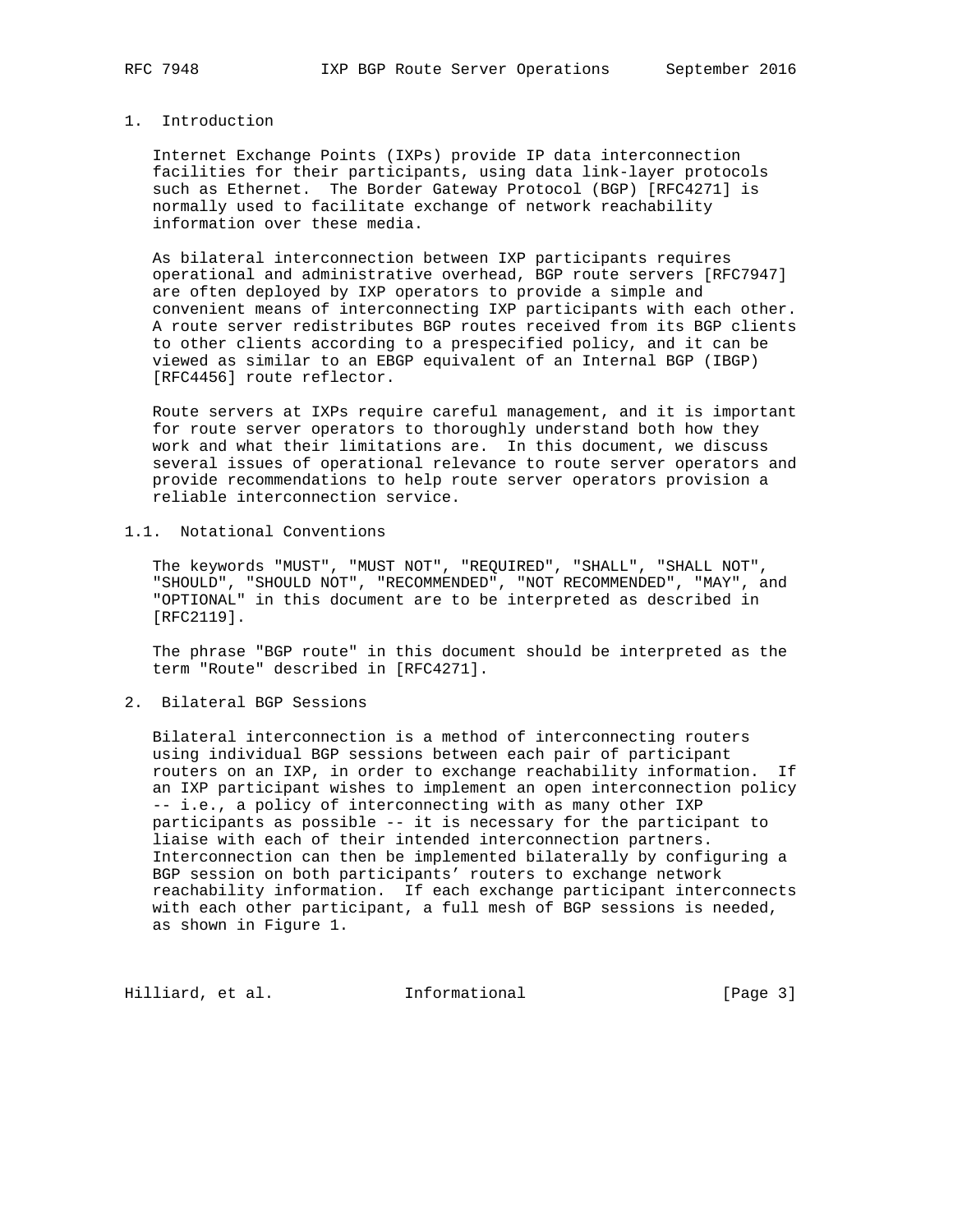

Figure 1: Full-Mesh Interconnection at an IXP

 Figure 1 depicts an IXP platform with four connected routers, administered by four separate exchange participants, each of them with a locally unique Autonomous System (AS) number: AS1, AS2, AS3, and AS4. The lines between the routers depict BGP sessions; the dotted edge represents the IXP border. Each of these four participants wishes to exchange traffic with all other participants; this is accomplished by configuring a full mesh of BGP sessions on each router connected to the exchange, resulting in six BGP sessions across the IXP fabric.

 The number of BGP sessions at an exchange has an upper bound of  $n*(n-1)/2$ , where n is the number of routers at the exchange. As many exchanges have large numbers of participating networks, the amount of administrative and operation overhead required to implement an open interconnection scales quadratically. New participants to an IXP require significant initial resourcing in order to gain value from their IXP connection, while existing exchange participants need to commit ongoing resources in order to benefit from interconnecting with these new participants.

## 3. Multilateral Interconnection

 Multilateral interconnection is implemented using a route server configured to distribute BGP routes among client routers. The route server preserves the BGP NEXT\_HOP attribute from all received BGP routes and passes them with unchanged NEXT\_HOP to its route server clients according to its configured routing policy, as described in [RFC7947]. Using this method of exchanging BGP routes, an IXP participant router can receive an aggregated list of BGP routes from all other route server clients using a single BGP session to the route server instead of depending on BGP sessions with each router at the exchange. This reduces the overall number of BGP sessions at an

Hilliard, et al. Informational [Page 4]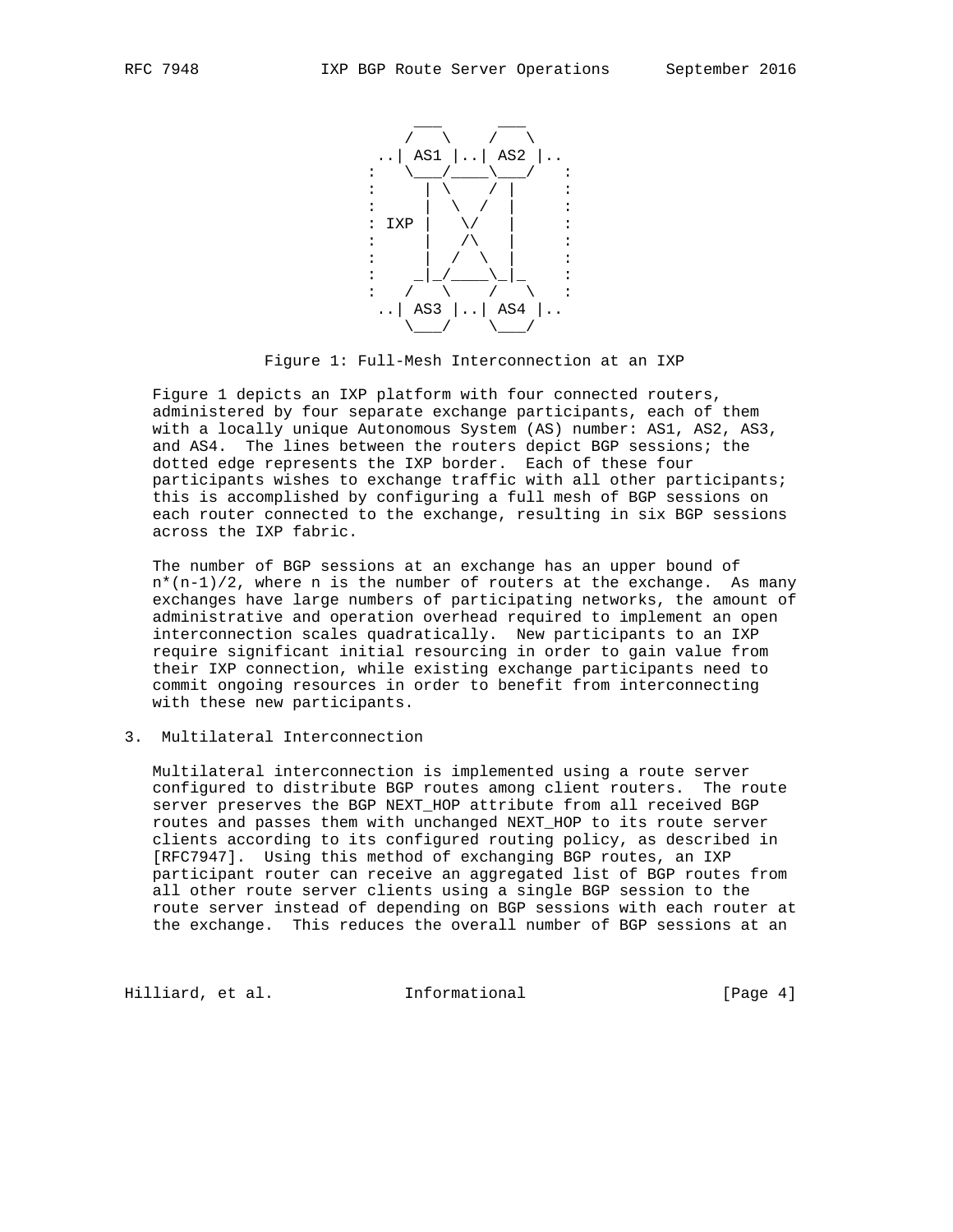Internet exchange from  $n*(n-1)/2$  to n, where n is the number of routers at the exchange.

 Although a route server uses BGP to exchange reachability information with each of its clients, it does not forward traffic itself and is therefore not a router.

 In practical terms, this allows dense interconnection between IXP participants with low administrative overhead and significantly simpler and smaller router configurations. In particular, new IXP participants benefit from immediate and extensive interconnection, while existing route server participants receive reachability information from these new participants without necessarily having to modify their configurations.



Figure 2: IXP-Based Interconnection with Route Server

 As illustrated in Figure 2, each router on the IXP fabric requires only a single BGP session to the route server, from which it can receive reachability information for all other routers on the IXP that also connect to the route server.

 Multilateral and bilateral interconnections between different autonomous systems are not exclusive to each other, and it is not unusual to have both sorts of sessions configured in parallel at an IXP. This configuration will lead to additional paths being available to the BGP Decision Process, which will calculate a best path as normal.

Hilliard, et al. Informational [Page 5]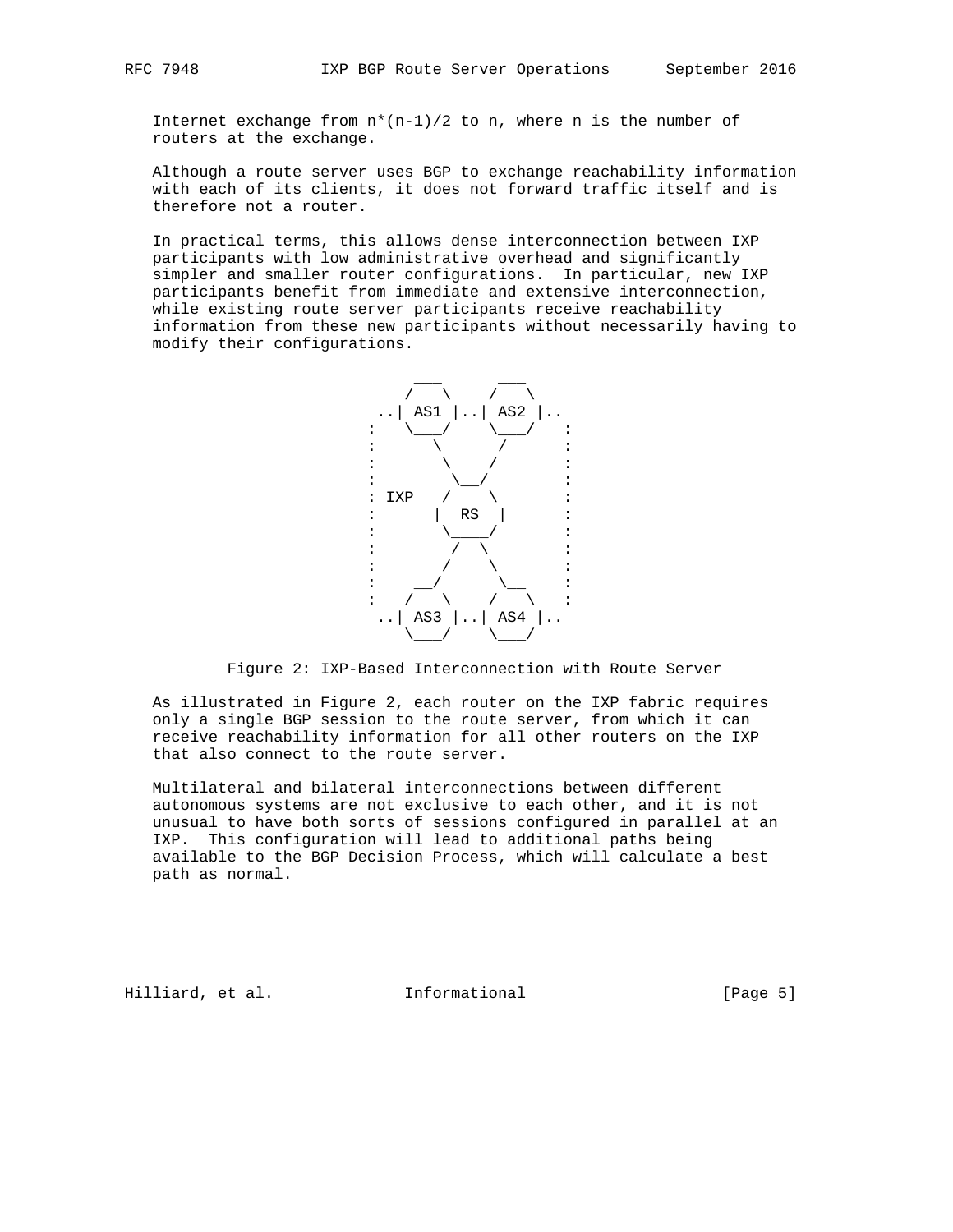### 4. Operational Considerations for Route Server Installations

# 4.1. Path Hiding

 "Path hiding" is a term used in [RFC7947] to describe the process whereby a route server may mask individual paths by applying conflicting routing policies to its Loc-RIB. When this happens, route server clients receive incomplete information from the route server about network reachability.

 There are several approaches that may be used to mitigate against the effect of path hiding; these are described in [RFC7947]. However, the only method that does not require explicit support from the route server client is for the route server itself to maintain an individual Loc-RIB for each client that is the subject of conflicting routing policies.

#### 4.2. Route Server Scaling

 While deployment of multiple Loc-RIBs on the route server presents a simple way to avoid the path-hiding problem noted in Section 4.1, this approach requires significantly more computing resources on the route server than where a single Loc-RIB is deployed for all clients. As the BGP Decision Process [RFC4271] must be applied to all Loc-RIBs deployed on the route server, both CPU and memory requirements on the host computer scale approximately according to  $O(P * N)$ , where P is the total number of unique paths received by the route server, and N is the number of route server clients that require a unique Loc-RIB. As this is a super-linear scaling relationship, large route servers may derive benefit from deploying per-client Loc-RIBs only where they are required.

 Regardless of whether any Loc-RIB optimization technique is implemented, the route server's theoretical upper-bound network bandwidth requirements will scale according to  $O(P_{tot} * N)$ , where P\_tot is the total number of unique paths received by the route server, and N is the total number of route server clients. In the case where P\_avg (the arithmetic mean number of unique paths received per route server client) remains roughly constant even as the number of connected clients increases, the total number of prefixes will equal the average number of prefixes multiplied by the number of clients. Symbolically, this can be written as  $P_{tot} = P_{avg} * N$ . If we assume that in the worst case, each prefix is associated with a different set of BGP path attributes, so must be transmitted individually, the network bandwidth scaling function can be rewritten as  $O((P_avg * N) * N)$  or  $O(N^2)$ . This quadratic upper bound on the network traffic requirements indicates that the route server model may not scale well for larger numbers of clients.

Hilliard, et al. 1nformational 1999 [Page 6]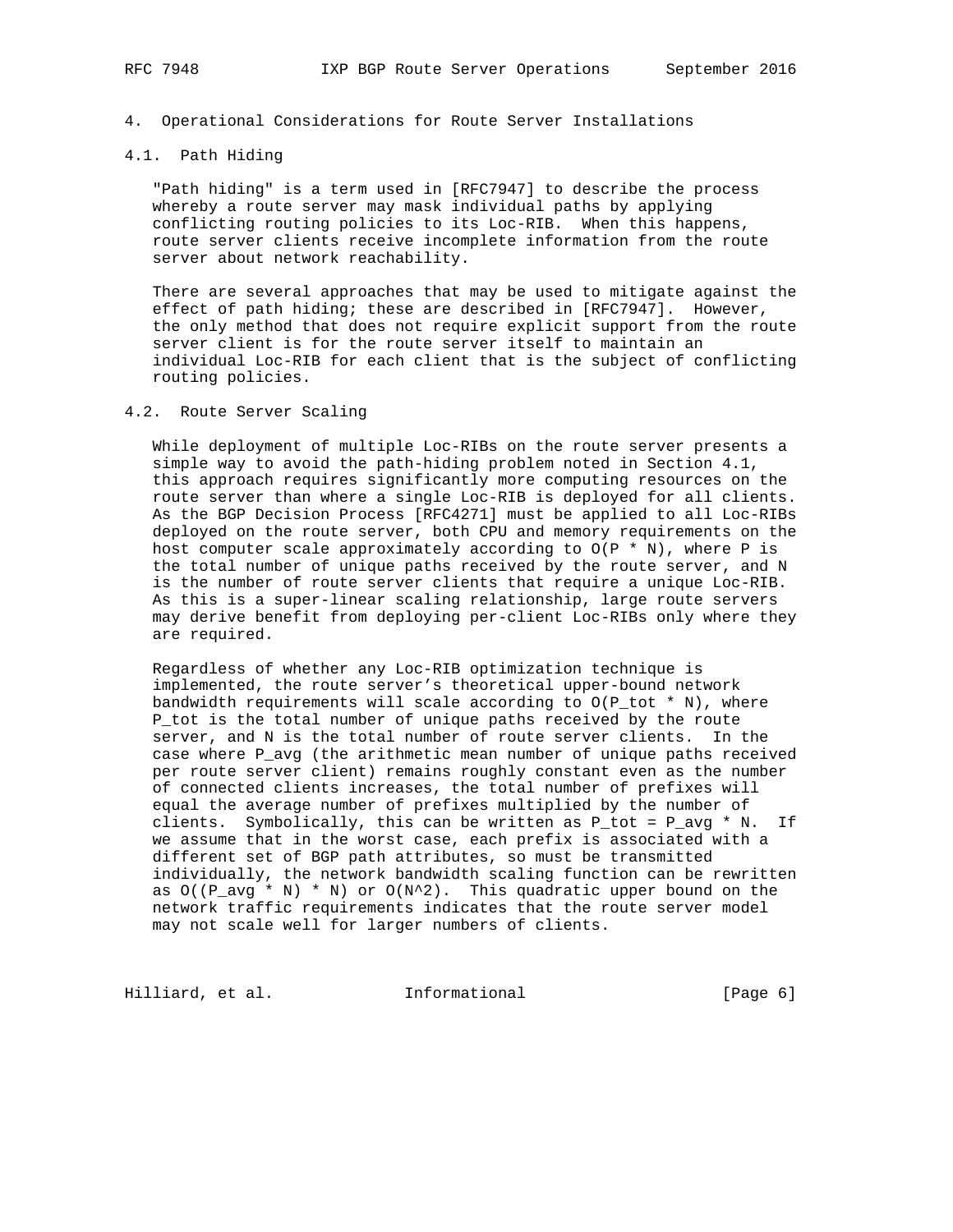In practice, most prefixes will be associated with a limited number of BGP path attribute sets, allowing more efficient transmission of BGP routes from the route server than the theoretical analysis suggests. In the analysis above, P\_tot will increase monotonically according to the number of clients, but it will have an upper limit of the size of the full default-free routing table of the network in which the IXP is located. Observations from production route servers have shown that most route server clients generally avoid using custom routing policies, and consequently, the route server may not need to deploy per-client Loc-RIBs. These practical bounds reduce the theoretical worst-case scaling scenario to the point where route server deployments are manageable even on larger IXPs.

## 4.2.1. Tackling Scaling Issues

 The problem of scaling route servers still presents serious practical challenges and requires careful attention. Scaling analysis indicates problems in three key areas: route processor CPU overhead associated with BGP Decision Process calculations, the memory requirements for handling many different BGP path entries, and the network traffic bandwidth required to distribute these BGP routes from the route server to each route server client.

## 4.2.1.1. View Merging and Decomposition

 View merging and decomposition, outlined in [RS-ARCH], describes a method of optimizing memory and CPU requirements where multiple route server clients are subject to exactly the same routing policies. In this situation, multiple Loc-RIB views can be merged into a single view.

 There are several variations of this approach. If the route server operator has prior knowledge of interconnection relationships between route server clients, then the operator may configure separate Loc-RIBs only for route server clients with unique routing policies. As this approach requires prior knowledge of interconnection relationships, the route server operator must depend on each client sharing their interconnection policies either in an internal provisioning database controlled by the operator or in an external data store such as an Internet Routing Registry Database.

 Conversely, the route server implementation itself may implement internal view decomposition by creating virtual Loc-RIBs based on a single in-memory master Loc-RIB, with delta differences for each prefix subject to different routing policies. This allows a more fine-grained and flexible approach to the problem of Loc-RIB scaling, at the expense of requiring a more complex in-memory Loc-RIB structure.

Hilliard, et al. 1nformational 1999 [Page 7]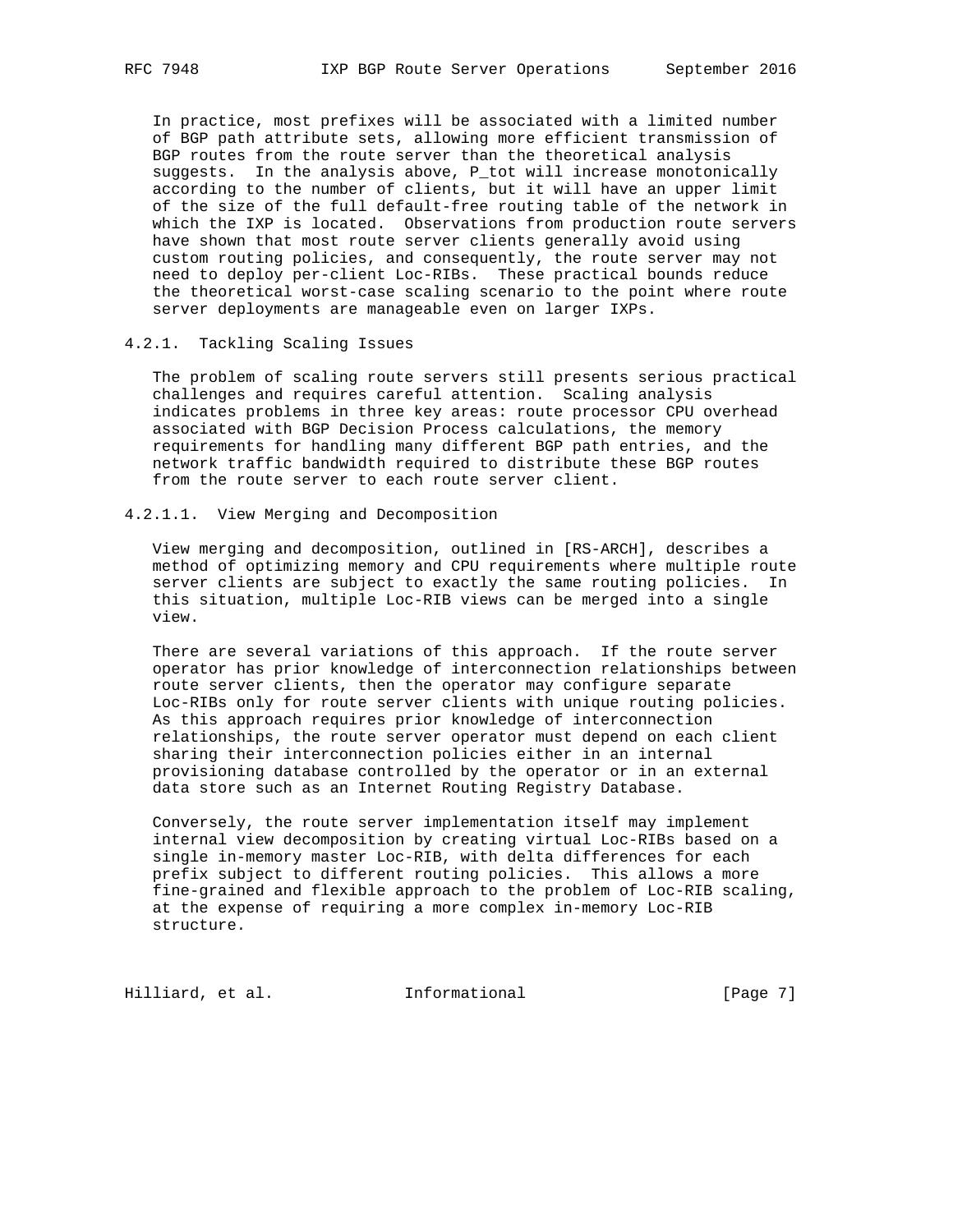Whatever method of view merging and decomposition is chosen on a route server, pathological edge cases can be created whereby they will scale no better than fully non-optimized per-client Loc-RIBs. However, as most route server clients connect to a route server for the purposes of reducing overhead, rather than implementing complex per-client routing policies, edge cases tend not to arise in practice.

## 4.2.1.2. Destination Splitting

 Destination splitting, also described in [RS-ARCH], describes a method for route server clients to connect to multiple route servers and to send non-overlapping sets of prefixes to each route server. As each route server computes the best path for its own set of prefixes, the quadratic scaling requirement operates on multiple smaller sets of prefixes. This reduces the overall computational and memory requirements for managing multiple Loc-RIBs and performing the best-path calculation on each.

 In practice, the route server operator would need all route server clients to send a full set of BGP routes to each route server. The route server operator could then selectively filter these prefixes for each route server by using either BGP Outbound Route Filtering [RFC5291] or inbound prefix filters configured on client BGP sessions.

# 4.2.1.3. NEXT\_HOP Resolution

 As route servers are usually deployed at IXPs where all connected routers are on the same Layer 2 broadcast domain, recursive resolution of the NEXT HOP attribute is generally not required and can be replaced by a simple check to ensure that the NEXT\_HOP value for each received BGP route is a network address on the IXP LAN's IP address range.

## 4.3. Prefix Leakage Mitigation

 Prefix leakage occurs when a BGP client unintentionally distributes BGP routes to one or more neighboring BGP routers. Prefix leakage of this form to a route server can cause serious connectivity problems at an IXP if each route server client is configured to accept all BGP routes from the route server. It is therefore RECOMMENDED when deploying route servers that, due to the potential for collateral damage caused by BGP route leakage, route server operators deploy prefix leakage mitigation measures in order to prevent unintentional prefix announcements or else limit the scale of any such leak. Although not foolproof, per-client inbound prefix limits can restrict the damage caused by prefix leakage in many cases. Per-client

Hilliard, et al. 1nformational 1999 [Page 8]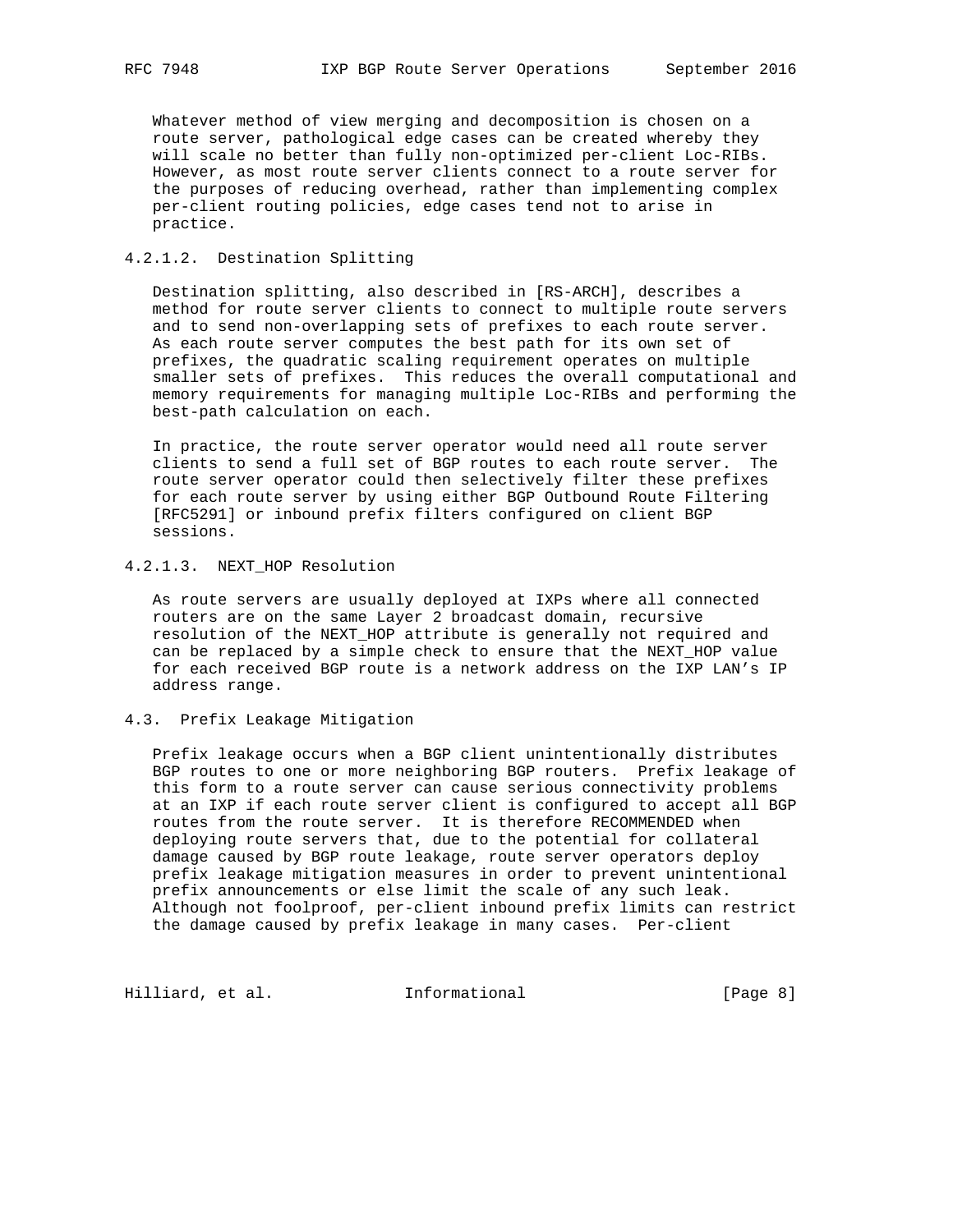inbound prefix filtering on the route server is a more deterministic and usually more reliable means of preventing prefix leakage but requires more administrative resources to maintain properly.

 If a route server operator implements per-client inbound prefix filtering, then it is RECOMMENDED that the operator also builds in mechanisms to automatically compare the Adj-RIB-In received from each client with the inbound prefix lists configured for those clients. Naturally, it is the responsibility of the route server client to ensure that their stated prefix list is compatible with what they announce to an IXP route server. However, many network operators do not carefully manage their published routing policies, and it is not uncommon to see significant variation between the two sets of prefixes. Route server operator visibility into this discrepancy can provide significant advantages to both operator and client.

4.4. Route Server Redundancy

 As the purpose of an IXP route server implementation is to provide a reliable reachability brokerage service, it is RECOMMENDED that exchange operators who implement route server systems provision multiple route servers on each shared Layer 2 domain. There is no requirement to use the same BGP implementation or operating system for each route server on the IXP fabric; however, it is RECOMMENDED that where an operator provisions more than a single server on the same shared Layer 2 domain, each route server implementation be configured equivalently and in such a manner that the path reachability information from each system is identical.

4.5. AS\_PATH Consistency Check

 [RFC4271] requires that every BGP speaker that advertises a BGP route to another external BGP speaker prepends its own AS number as the last element of the AS PATH sequence. Therefore, the leftmost AS in an AS\_PATH attribute should be equal to the AS number of the BGP speaker that sent the BGP route.

 As [RFC7947] suggests that route servers should not modify the AS\_PATH attribute, a consistency check on the AS\_PATH of a BGP route received by a route server client would normally fail. It is therefore RECOMMENDED that route server clients disable the AS\_PATH consistency check towards the route server.

Hilliard, et al. 1nformational 1999 [Page 9]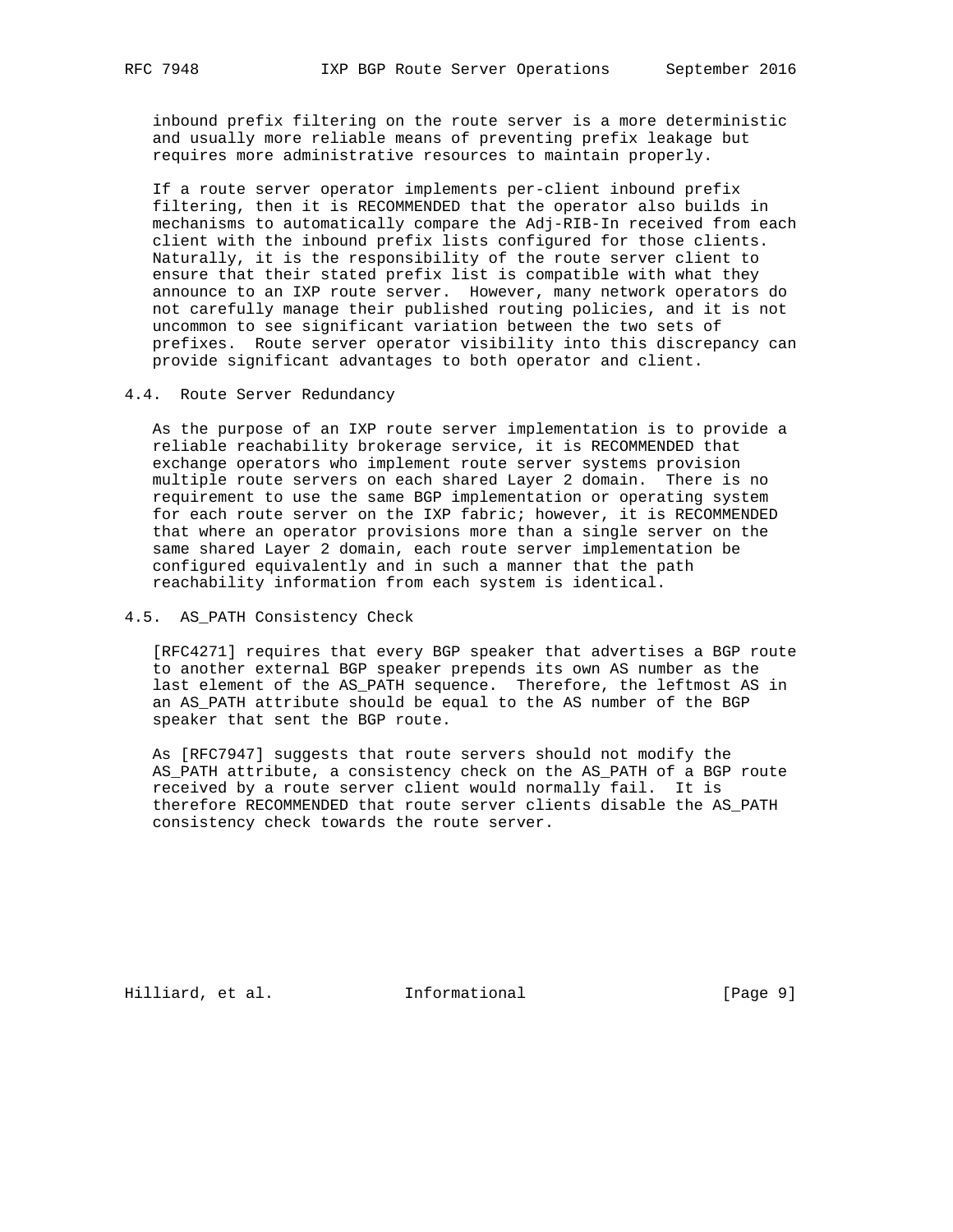# 4.6. Export Routing Policies

 Policy filtering is commonly implemented on route servers to provide prefix distribution control mechanisms for route server clients. A route server "export" policy is a policy that affects prefixes sent from the route server to a route server client. Several different strategies are commonly used for implementing route server export policies.

## 4.6.1. BGP Communities

 Prefixes sent to the route server are tagged with specific standard BGP Communities [RFC1997] or Extended Communities [RFC4360] attributes, based on predefined values agreed between the operator and all clients. Based on these Communities values, BGP routes may be propagated to all other clients, a subset of clients, or none. This mechanism allows route server clients to instruct the route server to implement per-client export routing policies.

 As both standard BGP Communities and Extended Communities values are restricted to 6 octets or fewer, it is not possible for both the global and local administrator fields in the BGP Communities value to fit a 4-octet AS number. Bearing this in mind, the route server operator SHOULD take care to ensure that the predefined BGP Communities values mechanism used on their route server is compatible with 4-octet AS numbers [RFC6793].

## 4.6.2. Internet Routing Registries

 Internet Routing Registry databases (IRRDBs) may be used by route server operators to construct per-client routing policies. "Routing Policy Specification Language (RPSL)" [RFC2622] provides a comprehensive grammar for describing interconnection relationships, and several toolsets exist that can be used to translate RPSL policy description into route server configurations.

# 4.6.3. Client-Accessible Databases

 Should the route server operator not wish to use either BGP Communities or the public IRRDBs for implementing client export policies, they may implement their own routing policy database system for managing their clients' requirements. A database of this form SHOULD allow a route server client operator to update their routing policy and provide a mechanism for allowing the client to specify whether they wish to exchange all their prefixes with any other route server client. Optionally, the implementation may allow a client to specify unique routing policies for individual prefixes over which they have routing policy control.

Hilliard, et al. 1nformational [Page 10]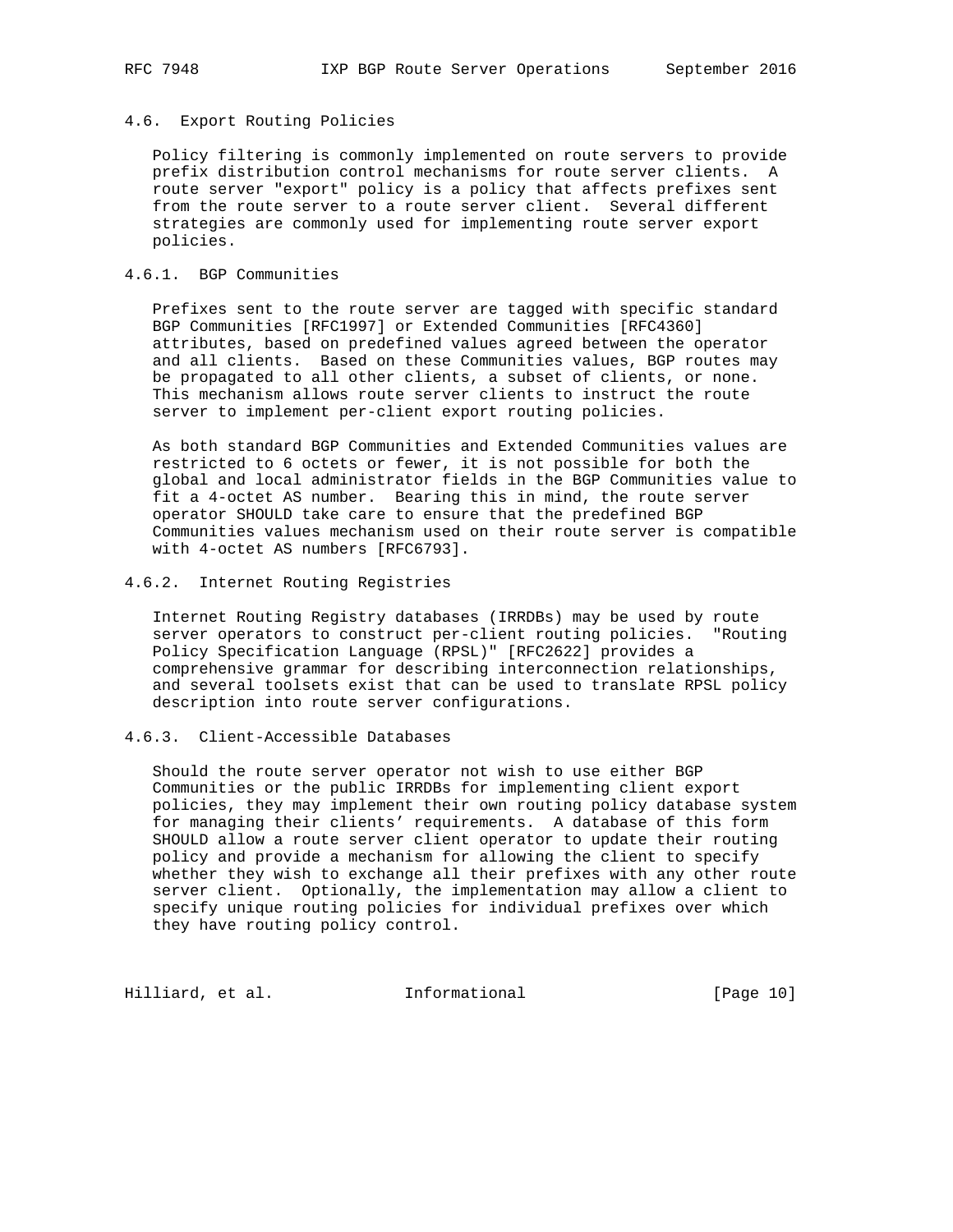## 4.7. Layer 2 Reachability Problems

 Layer 2 reachability problems on an IXP can cause serious operational problems for IXP participants that depend on route servers for interconnection. Ethernet switch forwarding bugs have occasionally been observed to cause non-transitive reachability. For example, given a route server and two IXP participants, A and B, if the two participants can reach the route server but cannot reach each other, then traffic between the participants may be dropped until such time as the Layer 2 forwarding problem is resolved. This situation does not tend to occur in bilateral interconnection arrangements, as the routing control path between the two hosts is usually (but not always, due to IXP inter-switch connectivity load-balancing algorithms) the same as the data path between them.

 Problems of this form can be partially mitigated by using Bidirectional Forwarding Detection (BFD) [RFC5881]. However, as this is a bilateral protocol configured between routers, and as there is currently no protocol to automatically configure BFD sessions between route server clients, BFD does not currently provide an optimal means of handling the problem. Even if automatic BFD session configuration were possible, practical problems would remain. If two IXP route server clients were configured to run BFD between each other and the protocol detected a non-transitive loss of reachability between them, each of those routers would internally mark the other's prefixes as unreachable via the BGP path announced by the route server. As the route server only propagates a single best path to each client, this could cause either sub-optimal routing or complete connectivity loss if there were no alternative paths learned from other BGP sessions.

# 4.8. BGP NEXT\_HOP Hijacking

 Item 2 in Section 5.1.3 of [RFC4271] allows EBGP speakers to change the NEXT HOP address of a received BGP route to be a different Internet address on the same subnet. This is the mechanism that allows route servers to operate on a shared Layer 2 IXP network. However, the mechanism can be abused by route server clients to redirect traffic for their prefixes to other IXP participant routers.

Hilliard, et al. Informational [Page 11]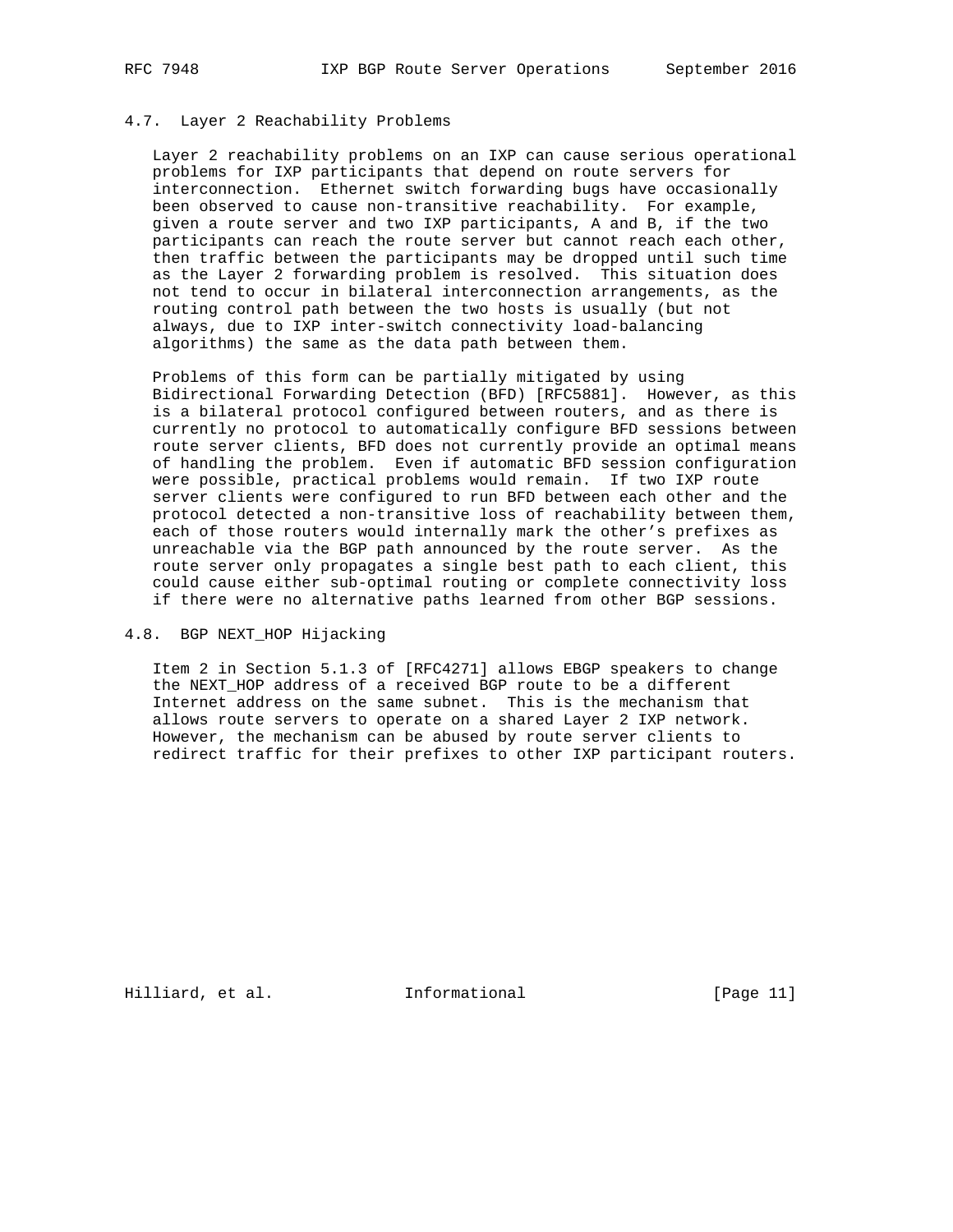

Figure 3: BGP NEXT\_HOP Hijacking Using a Route Server

 For example, in Figure 3, if AS1 and AS2 both announce BGP routes for AS99 to the route server, AS1 could set the NEXT\_HOP address for AS99's routes to be the address of AS2's router, thereby diverting traffic for AS99 via AS2. This may override the routing policies of AS99 and AS2.

 Worse still, if the route server operator does not use inbound prefix filtering, AS1 could announce any arbitrary prefix to the route server with a NEXT\_HOP address of any other IXP participant. This could be used as a denial-of-service mechanism against either the users of the address space being announced by illicitly diverting their traffic or the other IXP participant by overloading their network with traffic that would not normally be sent there.

 This problem is not specific to route servers, and it can also be implemented using bilateral BGP sessions. However, the potential damage is amplified by route servers because a single BGP session can be used to affect many networks simultaneously.

 Because route server clients cannot easily implement next-hop policy checks against route server BGP sessions, route server operators SHOULD check that the BGP NEXT\_HOP attribute for BGP routes received from a route server client matches the interface address of the client. If the route server receives a BGP route where these addresses are different and where the announcing route server client is in a different AS to the route server client that uses the next hop address, the BGP route SHOULD be dropped. Permitting next-hop

Hilliard, et al. Informational [Page 12]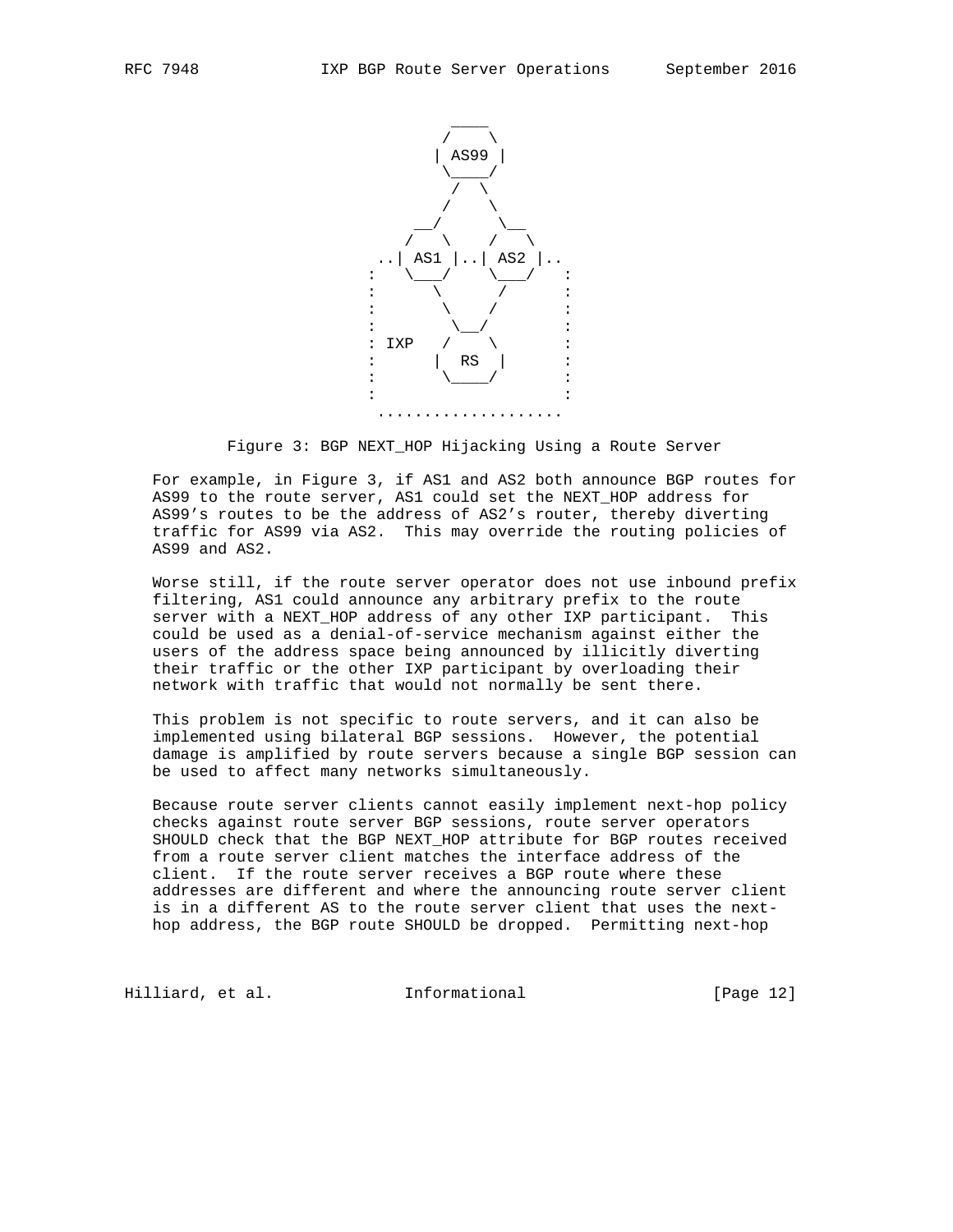rewriting for the same AS allows an organization with multiple connections into an IXP configured with different IP addresses to direct traffic off the IXP infrastructure through any of their connections for traffic engineering or other purposes.

4.9. BGP Operations and Security

 BGP route servers SHOULD be configured and operated in compliance with [RFC7454] with the exception of Section 11, "BGP Community Scrubbing", which may not necessarily apply on a route server, depending on the route server operator policy.

5. Security Considerations

 On route server installations that do not employ path-hiding mitigation techniques, the path-hiding problem outlined in Section 4.1 could be used by an IXP participant to prevent the route server from sending any BGP routes for a particular prefix to other route server clients, even if there was a valid path to that destination via another route server client.

 If the route server operator does not implement prefix leakage mitigation as described in Section 4.3, it is trivial for route server clients to implement denial-of-service attacks against arbitrary Internet networks by leaking BGP routes to a route server.

 Route server installations SHOULD be secured against BGP NEXT\_HOP hijacking, as described in Section 4.8.

- 6. References
- 6.1. Normative References
	- [RFC2119] Bradner, S., "Key words for use in RFCs to Indicate Requirement Levels", BCP 14, RFC 2119, DOI 10.17487/RFC2119, March 1997, <http://www.rfc-editor.org/info/rfc2119>.
	- [RFC7947] Jasinska, E., Hilliard, N., Raszuk, R., and N. Bakker, "Internet Exchange BGP Route Server", RFC 7947, DOI 10.17487/RFC7947, September 2016, <http://www.rfc-editor.org/info/rfc7947>.

Hilliard, et al. Informational [Page 13]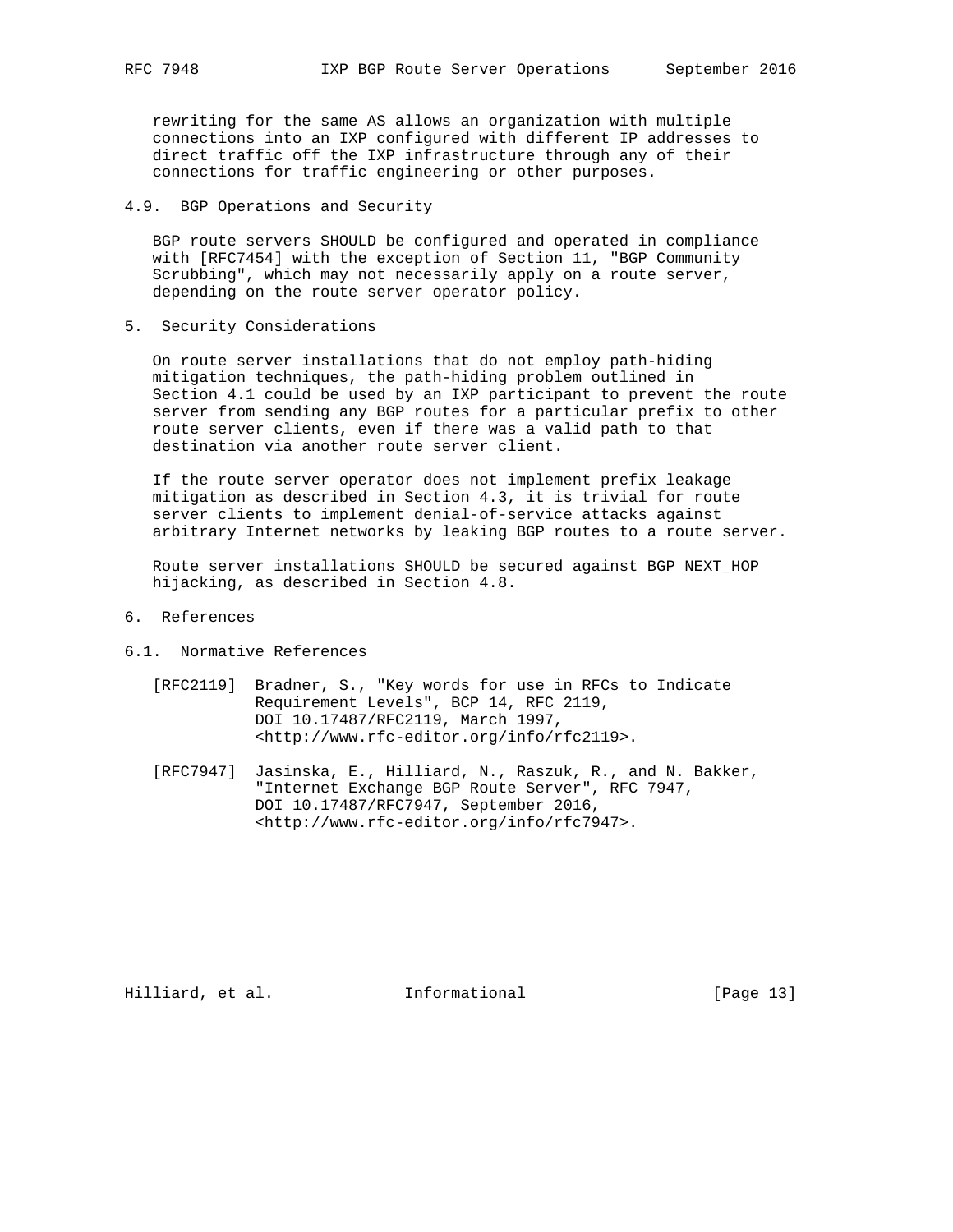# 6.2. Informative References

- [RFC1997] Chandra, R., Traina, P., and T. Li, "BGP Communities Attribute", RFC 1997, DOI 10.17487/RFC1997, August 1996, <http://www.rfc-editor.org/info/rfc1997>.
- [RFC2622] Alaettinoglu, C., Villamizar, C., Gerich, E., Kessens, D., Meyer, D., Bates, T., Karrenberg, D., and M. Terpstra, "Routing Policy Specification Language (RPSL)", RFC 2622, DOI 10.17487/RFC2622, June 1999, <http://www.rfc-editor.org/info/rfc2622>.
- [RFC4271] Rekhter, Y., Ed., Li, T., Ed., and S. Hares, Ed., "A Border Gateway Protocol 4 (BGP-4)", RFC 4271, DOI 10.17487/RFC4271, January 2006, <http://www.rfc-editor.org/info/rfc4271>.
- [RFC4360] Sangli, S., Tappan, D., and Y. Rekhter, "BGP Extended Communities Attribute", RFC 4360, DOI 10.17487/RFC4360, February 2006, <http://www.rfc-editor.org/info/rfc4360>.
- [RFC4456] Bates, T., Chen, E., and R. Chandra, "BGP Route Reflection: An Alternative to Full Mesh Internal BGP (IBGP)", RFC 4456, DOI 10.17487/RFC4456, April 2006, <http://www.rfc-editor.org/info/rfc4456>.
- [RFC5291] Chen, E. and Y. Rekhter, "Outbound Route Filtering Capability for BGP-4", RFC 5291, DOI 10.17487/RFC5291, August 2008, <http://www.rfc-editor.org/info/rfc5291>.
- [RFC5881] Katz, D. and D. Ward, "Bidirectional Forwarding Detection (BFD) for IPv4 and IPv6 (Single Hop)", RFC 5881, DOI 10.17487/RFC5881, June 2010, <http://www.rfc-editor.org/info/rfc5881>.
- [RFC6793] Vohra, Q. and E. Chen, "BGP Support for Four-Octet Autonomous System (AS) Number Space", RFC 6793, DOI 10.17487/RFC6793, December 2012, <http://www.rfc-editor.org/info/rfc6793>.
- [RFC7454] Durand, J., Pepelnjak, I., and G. Doering, "BGP Operations and Security", BCP 194, RFC 7454, DOI 10.17487/RFC7454, February 2015, <http://www.rfc-editor.org/info/rfc7454>.
- [RS-ARCH] Govindan, R., Alaettinoglu, C., Varadhan, K., and D. Estrin, "A Route Server Architecture for Inter-Domain Routing", 1995, <http://www.cs.usc.edu/assets/003/83191.pdf>.

Hilliard, et al. Informational [Page 14]